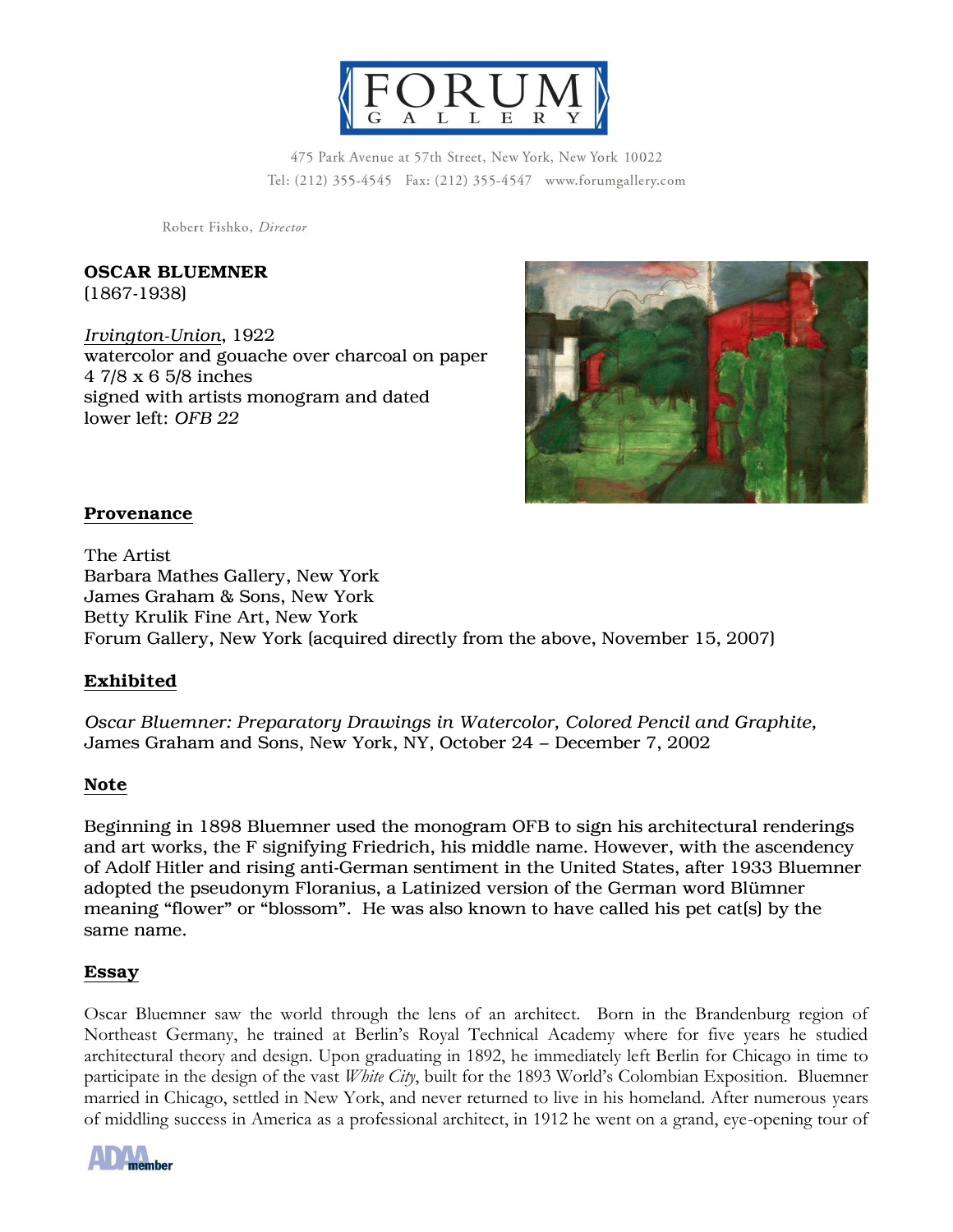Europe's art scene. When he returned to New York late that same year his mind was filled with images of the German Expressionist, French Fauvist, and Italian Futurist paintings he had scrutinized in the foremost museums and galleries in Germany, France and England. It was only fitting that three of his watercolors and two of his oils were accepted for inclusion in the American portion of the historic 1913 Armory Show, which introduced European vanguard art to the United States.

While art critics famously impugned the merit of the majority of works on display at the Armory Show and particularly those in the European section, Bluemner wrote his own editorial of the exhibition in which he denounced the very critics for their inability to critique modern art and characterized American contemporary art as passé. Alfred Stieglitz published Bluemner's essay in the June, 1913 edition of his journal Camera Work, through whose breathtaking imagery and salient commentaries the dealerphotographer helped transform art in America. In late 1915 Stieglitz gave Bluemner his first solo show at his gallery "291". Six years later Bluemner had another exhibition, this time at the gallery of his friend and intellectual confidante Stephan Bourgeois. In 1924 J.B. Neuman gave Bluemner a painting show, and in 1928 Stieglitz exhibited his latest watercolors. Regardless of the venue, however, Bluemner's sales remained agonizingly meager, exasperating his ongoing and often desperate financial situation.

Bluemner's urban scenes from the mid-1910s were highly segmented and geometrically complex, such as *Character of a Town in Pennsylvania, Lehnenbur*g and *Expression of a Silktown, New Jersey* (both 1915). By the early 1920s Bluemner's motifs had condensed into simplified architectonic forms, clearly demarcated, often hardedged, and permeated with rich colors like his particular favorite, vermilion red. Examples include *Red Port in Winter* (1922), *Glowing Night* and *Venus* (both 1924) all of whose dominant subject matter were painted in vibrant vermilion.

Always an architect and builder of conceptual images, Bluemner's approach to painting was as systematic as it was sensual. Even his prolific sketchbook studies of bucolic New Jersey and New York State, extensively annotated in both German and English, suggest a highly developed academic methodology. While his subject matter was site-specific it is not specifically recognizable, revealing his capacity for mentally melding the objective world with his subjective emotions. Bluemner's own mind and soul transformed the very places he painted into the sublime images which he had preconceived for them in an artistic progression redolent of a philosophy espoused by his famed fellow countryman of a century prior, Friedrich Hegel.

"Bluemner's affinity for Hegel's dialectic was not confined to the presumption that art bridged the gap between abstract mind and concrete nature, and in its highest state functioned as a bearer of humanity's deepest needs and feelings. They likewise agreed that essential attributes of culture were revealed through art, {…} and history itself was an organic, ongoing, creative force". (Hayes, Jeffrey R. Oscar Bluemner, Cambridge University Press, 1991, p. 37)

Upon the passing of his beloved wife Lina in 1926, Bluemner moved with his two children into a secluded house in South Braintree, Massachusetts, where he lived for the remainder of his life. Isolated from the art world, he turned more and more inward, producing some of the most poetic works of his life, including *Azure* and *Imagination* (1933) and *Black by Gold* (1934). By 1936, Bluemner was very ill with a form of cancer not yet known which attacked his heart, circulatory system and, perhaps most tragically, his vision. He soon lost all ability to paint. On January 12, 1938, in physical and mental anguish, utterly destitute and despairing, in the only heated room of his home, one of the greatest and most ill-starred American Modernists took his own life.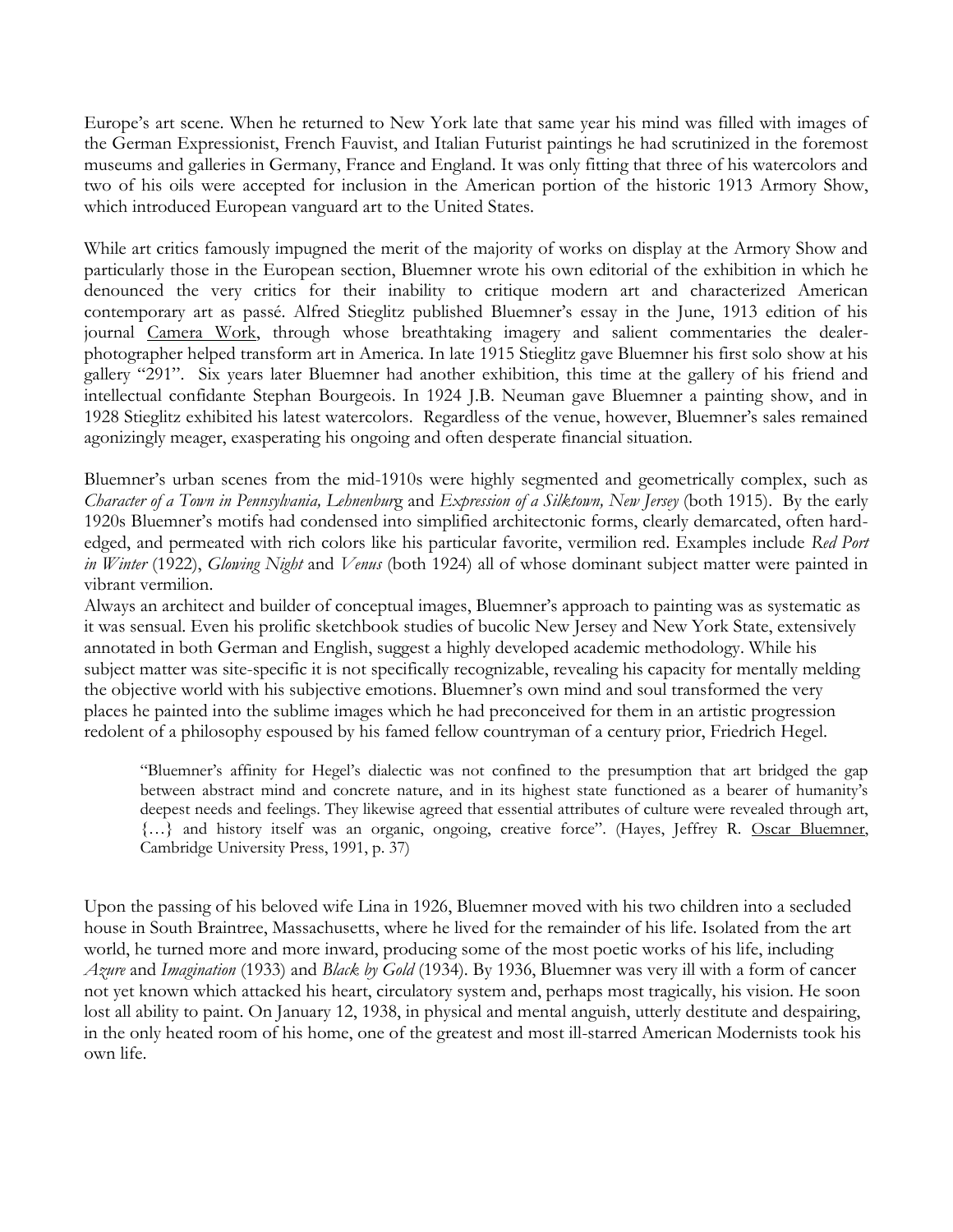

Oscar Bluemner in 1913 (photograph by Alfred Stielglitz, coll: Museum of Fine Arts, Boston)



Bluemner, *Impression of a Silktown, New Jersey* (coll: Eskenazi Museum of Art, Indiana University, Bloomington, IN)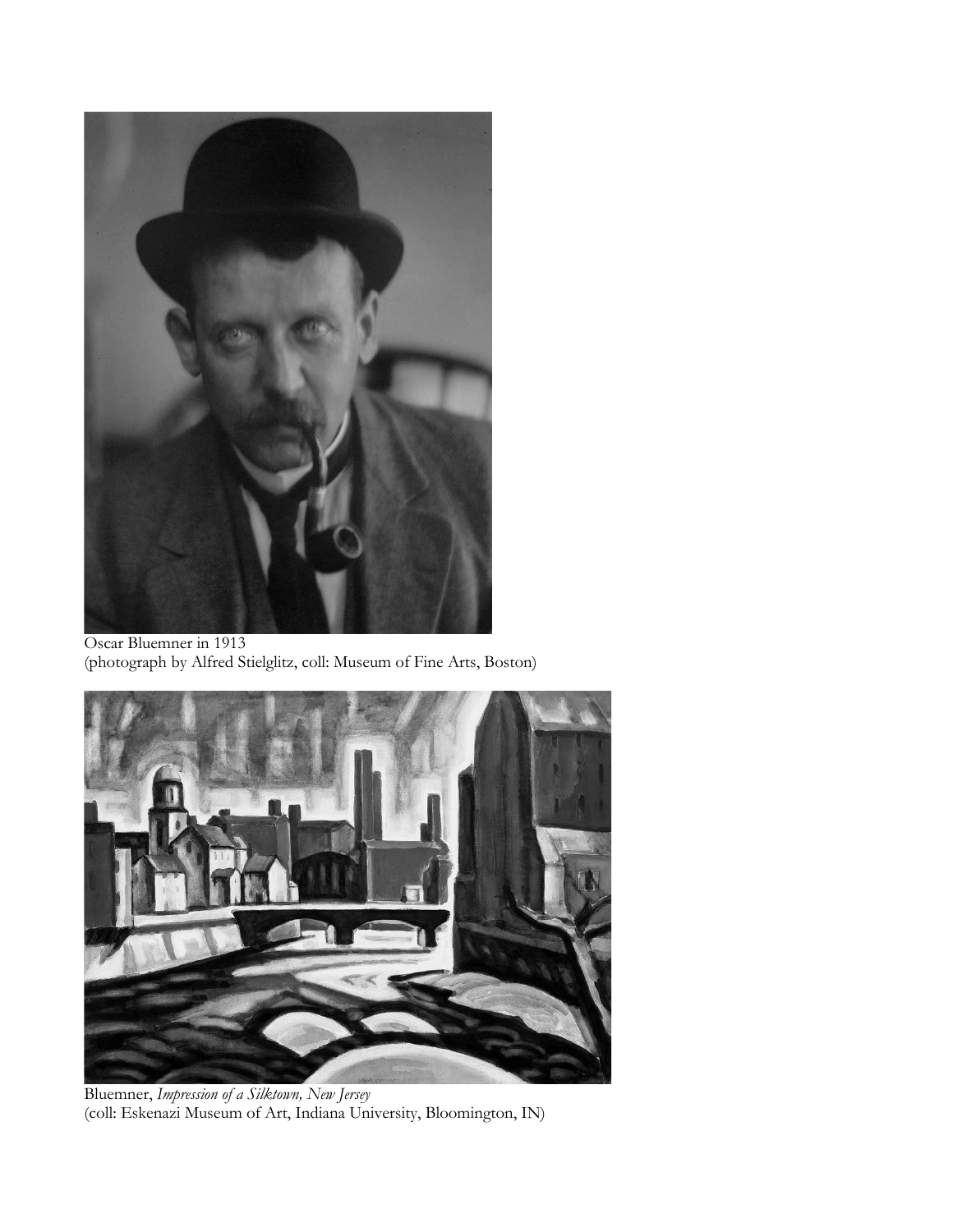

Bluemner, *Red Port in Winter*, 1922 (Private Collection)



Bluemner, *Black by Gold*, 1934 (Private Collection)